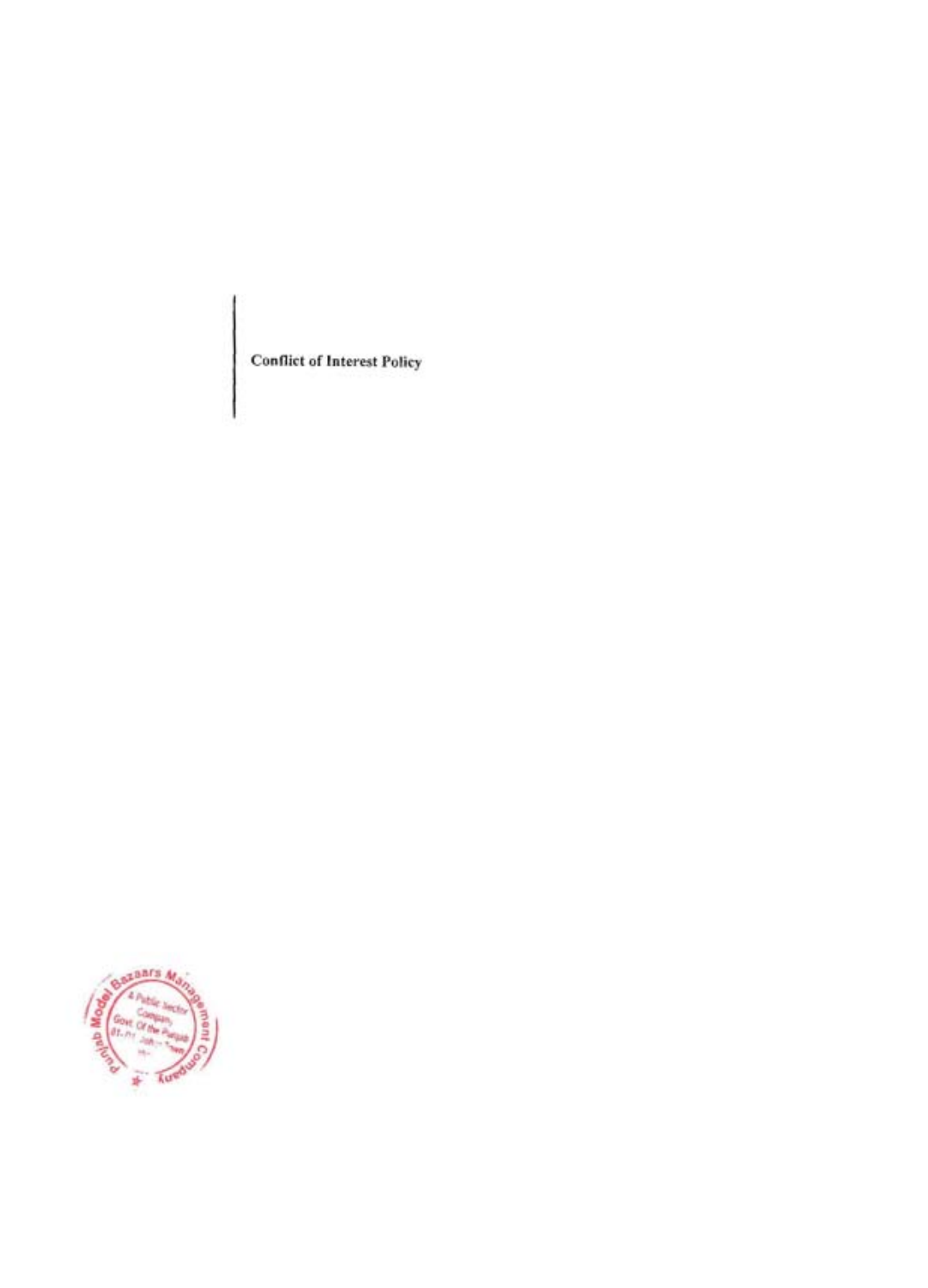|  | Contents |  |
|--|----------|--|
|  |          |  |

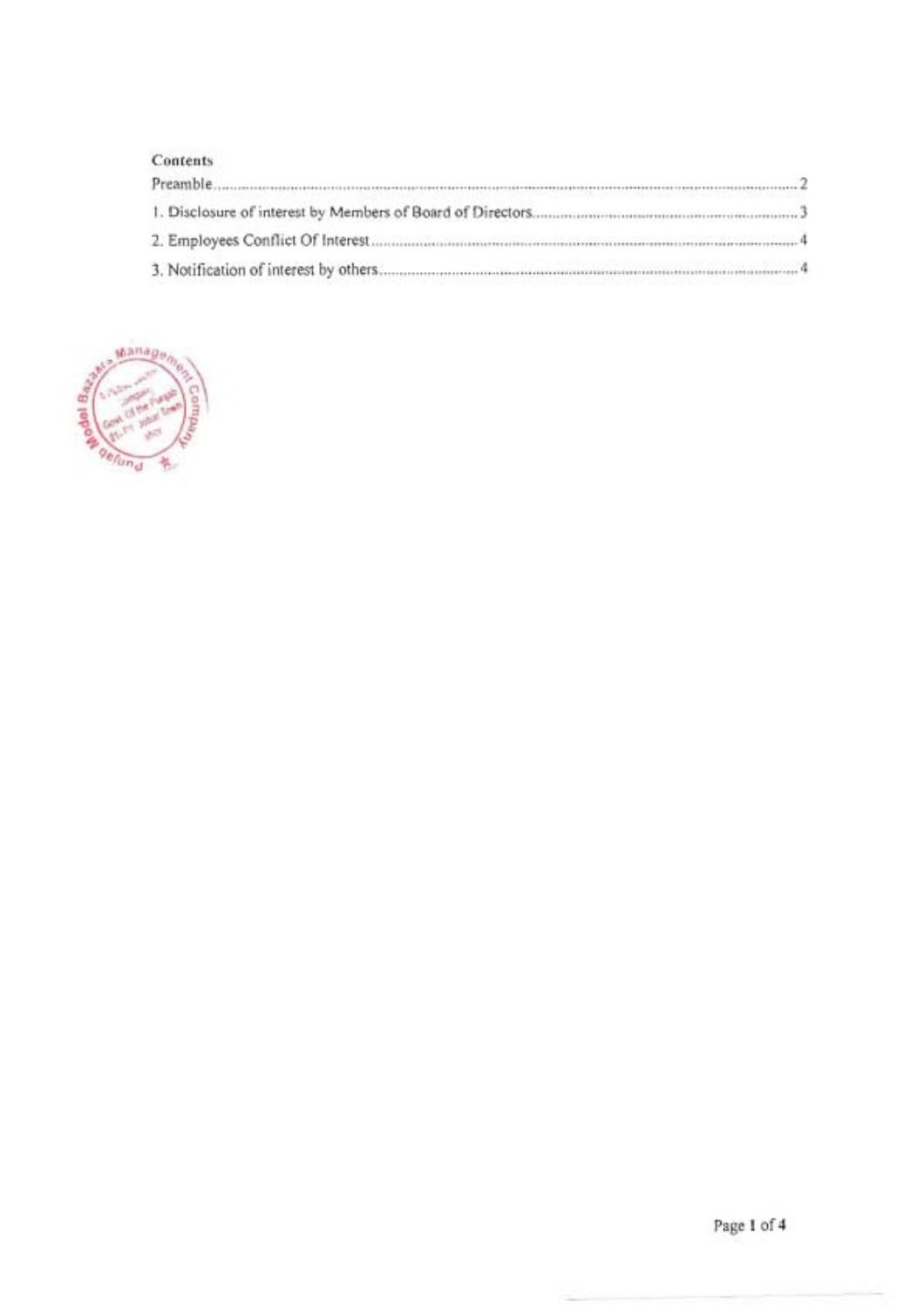#### **Preamble**

**Punjab Model Bazaars Management Company (PMBMC)** a Public Sector Company incorporated under section 42 of Companies Ordinance 1984 . PMBMC is the attached Company of Industries, Commerce & Investment Department and lC&1D is the administrative department of the said Company.

Model Bazaars is a special initiative of Chief Minister Punjab for Welfare of Public in which daily use items are provided on notified/competitive rates as compared to open market in a family environment and in neat and clean atmosphere with value added services. Moreover, identify the sites for establishment of new Model Bazaars in the province.

The Company chalks out its policies on various subjects to achieve its goals in line with its vision, **mission, objectives, and core values.** 

The Management of PMBMC realizes the importance of conducting business with honestly, transparency and with good corporate governance. Therefore, the Company has retreated its responsibility and set up a Conflict of Interest Policy to restrict directors and employees from the company matters where they have any interest, pecuniary or otherwise.

This Policy is developed under Code of Corporate Governance for Public Sector Companies issued by SECP, which clearly sets out under Section 5- (5)(b) (ii) that a Conflict of Interest Policy needs to be developed and implemented to lay down circumstances or considerations when a person may be deemed to have actual or potential conflicts of interests, and the procedure for disclosing such **interest.** 

The Conflict of Interest Policy is applicable on all Directors, Employees and anyone acting on behalf ofPMBMC.

#### Couflict of interest:

A conflict of interest shall Occur when personal interests of an employee interferes, or appear to interfere, in any way, with the interests of PMBMC. Conflicts of interest may also arise when an employee takes action or have interest, or a member of the employee's family have interest, that may make it difficult for the employee to perfonn his/her duties objectively and effectively.

#### **Procedure for addressing contlict of interest:**

A written complaint should be given to Manager Admin &HR. Manager Admin & HR will first manage to address the reported issue and may forward his recommendation to Redressal of grievance **committee.** 



Page 2 of 4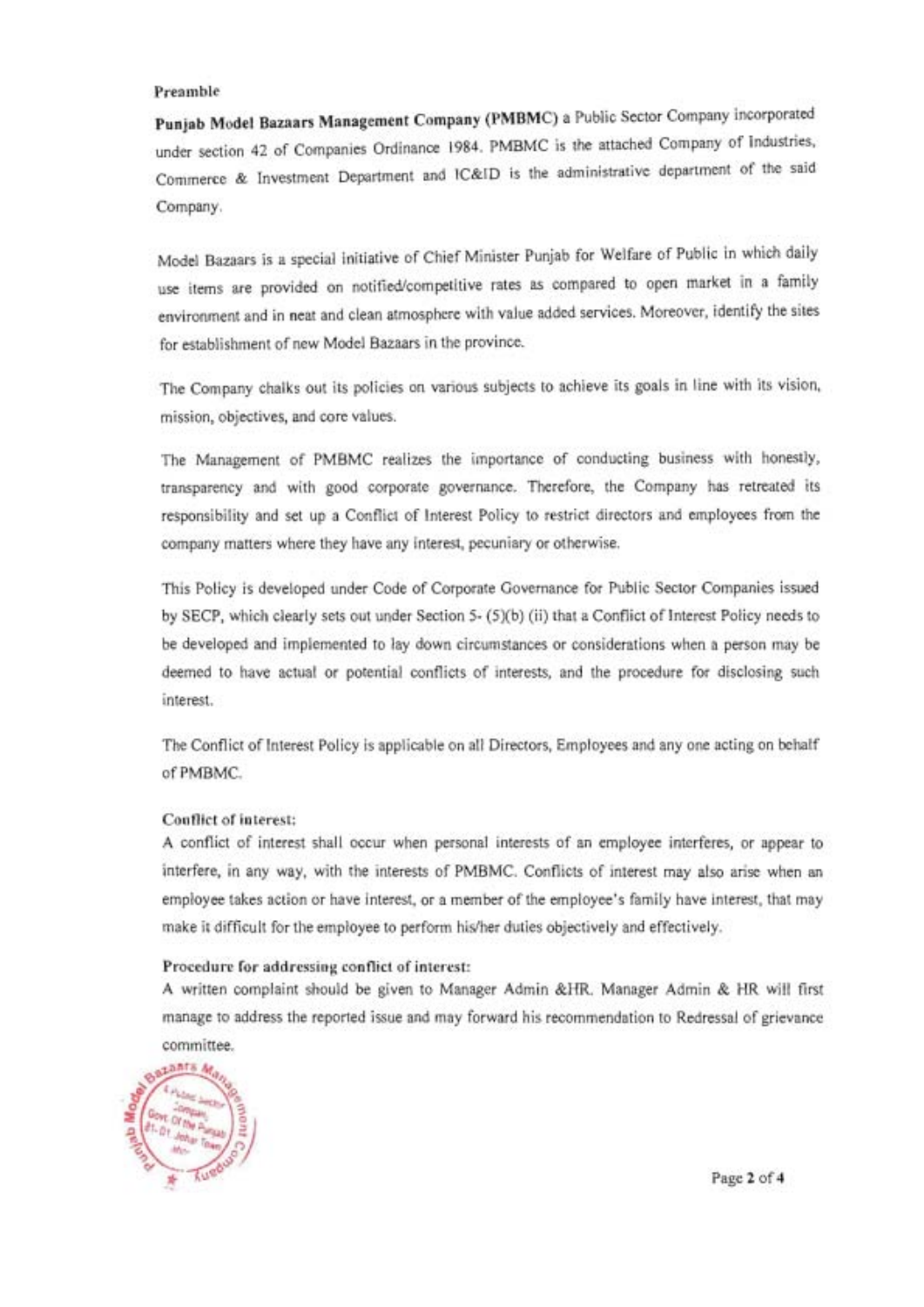# **I.**  Disclosure of **interest** by Members of Board of Directors

- 1. Any Member of the Board of Directors having any interest in any matter to be discussed or decided by the Company, the Board or a committee shall, or other employee has a conflict of interest in a particular matter, such person shall play no part in the relevant discussion, **decision or action;**
- 2. A disclosure of interest under sub-section (2) shall be recorded in the minutes of the Company , the Board, or a Committee, as the case may be, prior to any discussion of, or decision on, the matter and employee/director concerned will play no part in the discussion as specified at subsection (I) and in continuation of the Code of Corporate Governance Rules 2013/amended 2017 rule 5(5)(b)(iv) the same will also be recorded in "register of interests".
- 4. Any Member of Board of Director or the Member of a Committee who fails to disclose his interest as required by this section shall be guilty of an offence and shall on conviction be liable to imprisonment for a term which may extend to one year, or a fine not exceeding one million rupees, or both.
- 5. It shall be a valid defense for a person charged with an offence under sub-section (4), if he proves that he was not aware of the facts constituting the offence and that he exercised due care and diligence in discovering those facts which he ought reasonably to have known in the **circumstances.**
- 6. Each Member of Board of Directors shall give written notice to the Company of all direct or indirect pecuniary interests that he has or acquires in a body corporate carrying on a business in Pakistan. The nature of such interests and the particulars thereof shall be disclosed in the annual report of the Company.

# 2. Employees Conflict Of Interest

- i) The employee of PMBMC will not hold a position of director, consultant, employee, representative or agent with any supplier or contractor either doing or seeking to do business with PMBMC without prior written consent of the COOICEEO in due consultation with the Board.
- ii) Employee will report to Management of PMBMC in case any one of his immediate family member seeks to apply for any position in PMBMC or intends to do business in PMBMC.
- iii) Employee will not hold commercial interest in any organization doing business with PMBMC.
- iv) Employee will seek permission from the Board in case he wishes to take position as non-executive director, trustee, honorary or supervisory position with any external **organization.**
- v) Employee will not participate in an inquiry/ decision making process on matter of any other employee who is my close/immediate relative unless explicitly directed by Chairman.
- 3. Notification of interest by others



- Where a person who, in the course of
	- a. Performing a function, or exercising a power, as a delegate of the Company.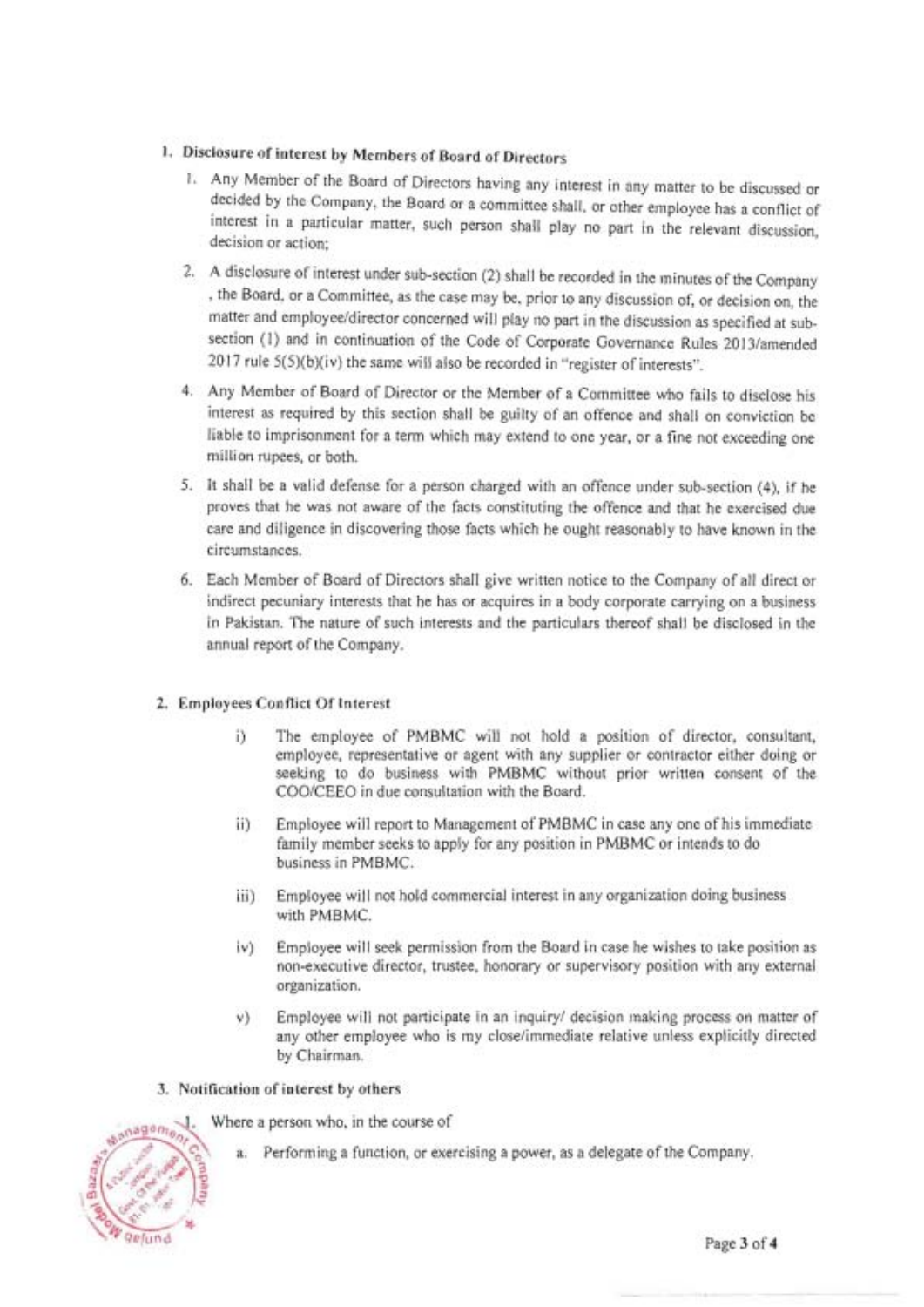- b. Performing a function or services in any capacity by way of assisting or advising the Company, the Board, any Committee or any delegate of the Company is required to consider a matter in which he has an interest, such person shall forthwith give to the Company a wrilten notice stating that he is required to consider the matter and has an interest in it and setting out particulars of the interest.
- 2. The person referred to in sub-section (1) shall also declare his interest in accordance with the said sub-section whenever it is necessary to avoid the conflict of interest.

### 4. Consequences of deliberately hiding of Conflict of interest

Any deviation from or violation of the above mentioned Conflict of interest may result in disciplinary action which may lead to termination or dismissal from service.

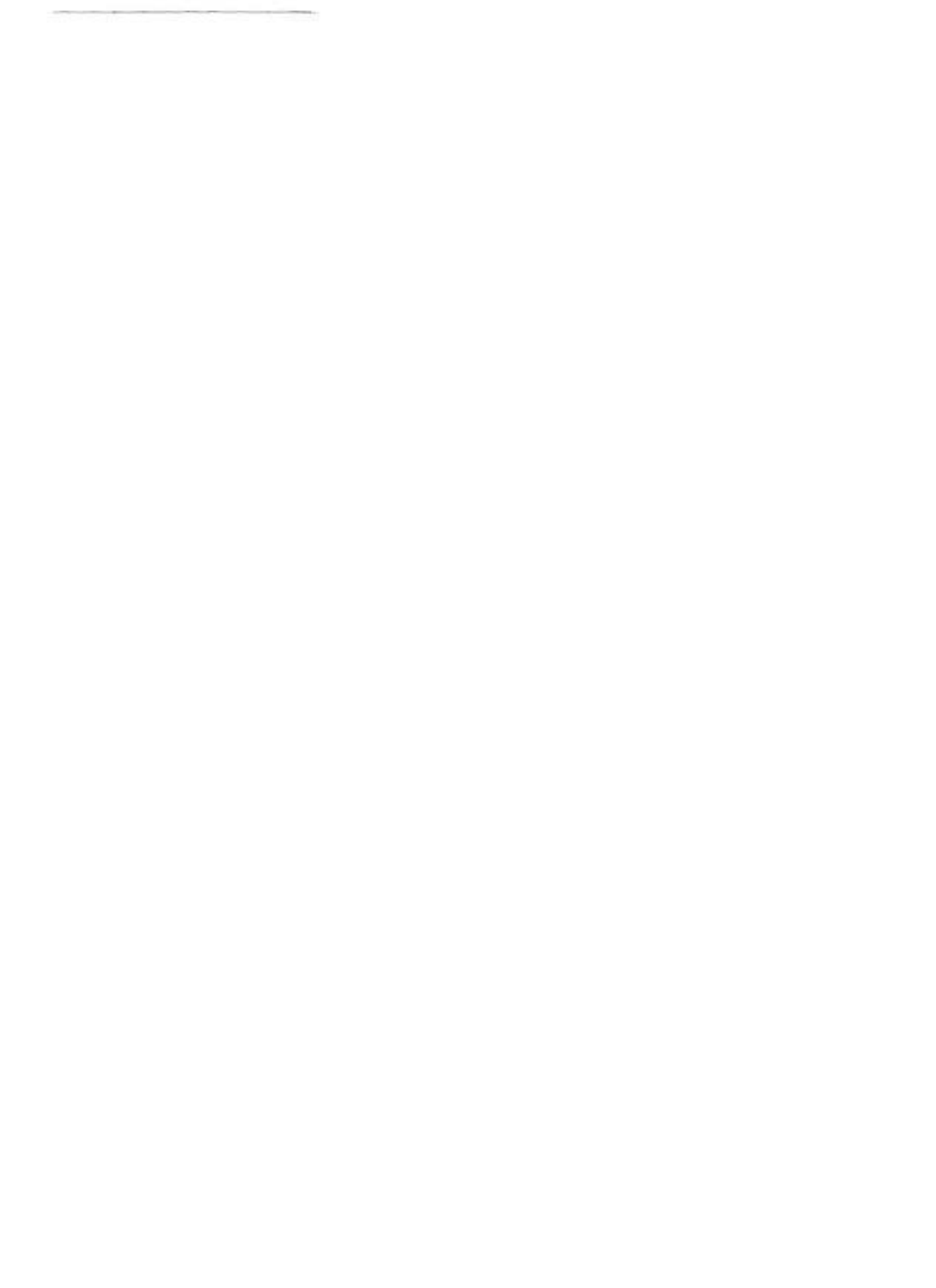# Anti-Corruption Policy

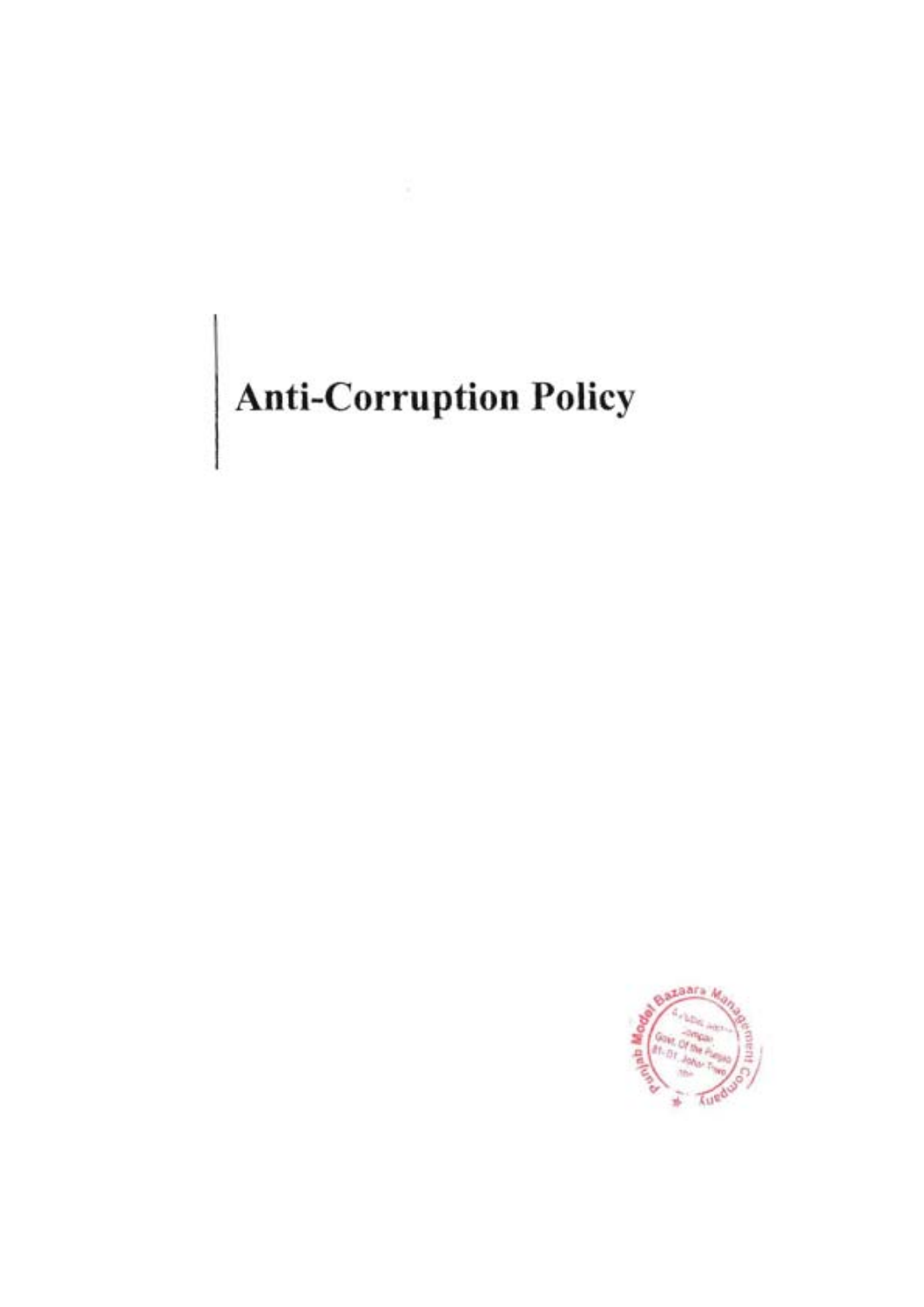# **Contents**

| TANG TANG MANAKAN MUMAM MANAKAN TANG MANGGANG MANGGAN MANGGAN NG MANGGAN MANGGAN MANGGAN MANGGAN MANGGAN MANGG |  |
|----------------------------------------------------------------------------------------------------------------|--|
|                                                                                                                |  |
|                                                                                                                |  |
|                                                                                                                |  |
|                                                                                                                |  |

Dá.



Page 1 of 5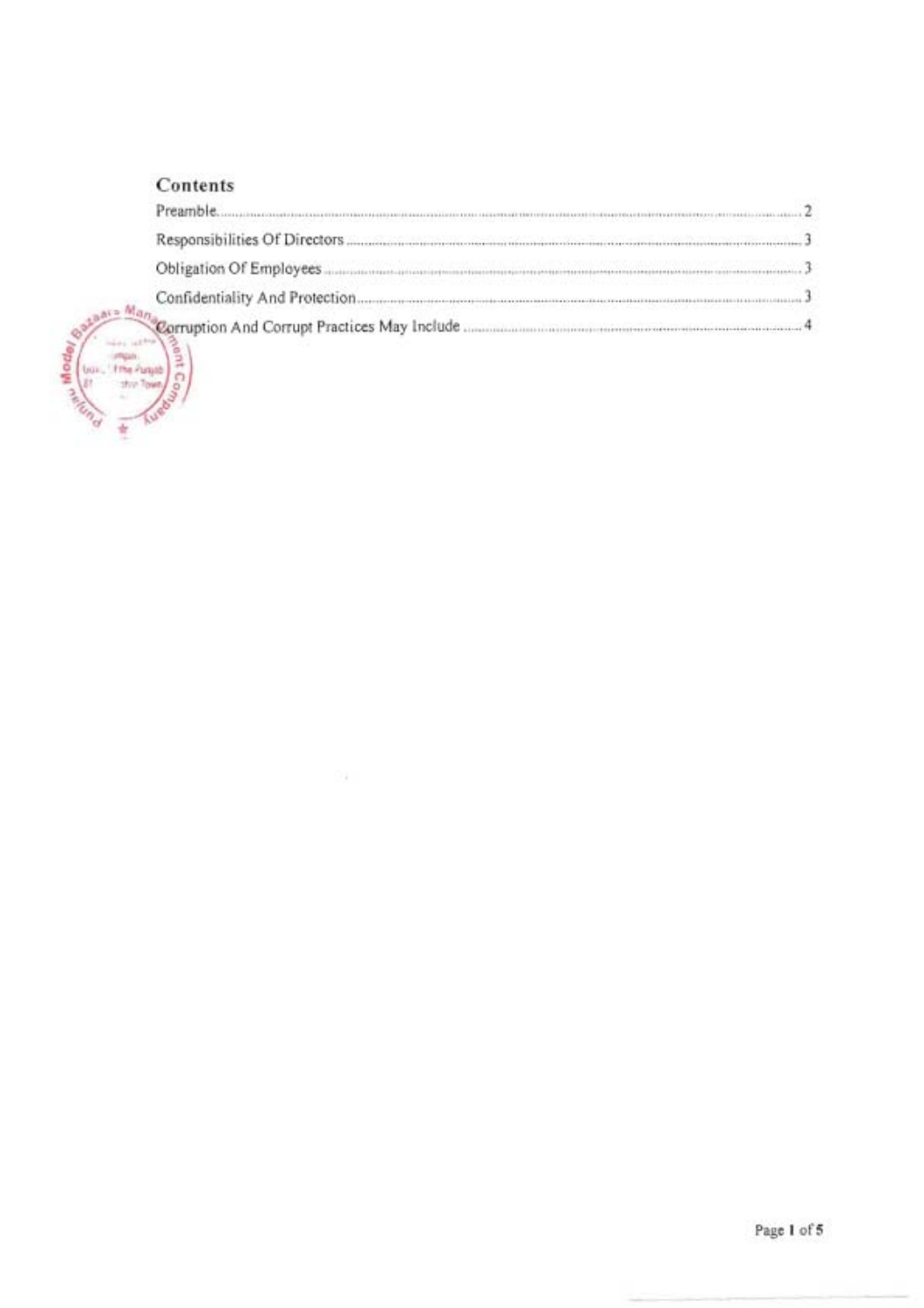# **Preamble**

**Punjab Model Bazaars Management Company (PMBMC)** a Public Sector Company incorporated under section 42 of Companies Ordinance 1984. PMBMC is the attached Company of Industries, Commerce & Investment Department and IC&ID is the administrative department of the said Company.

Model Bazaars is a special initiative of Chief Minister Punjab for Welfare of Public in which daily use items are provided on notified/competitive rates as compared to open market in a family environment and in neat and clean atmosphere with value added services.

The Company chalks out its policies on various subjects to achieve its goals in line with its **vision, mission, objectives and core values.** 

**PMBMC** realizes the importance of conducting business with honesty, transparency and with good corporate governance. Therefore, the Company has retreated its responsibility and set up an Anti-Corruption Policy to prohibit employees and directors from accepting bribes or benefits for corrupt purposes to the benefit of themselves or others.

One of the guiding principles of the Company is "complying with anti-corruption laws". The Anti-Corruption Policy extends on these principles to all Directors and Employees and anyone acting on behalf of PMBMC.

This Policy is developed under Code of Corporate Governance for Public Sector Companies issued by SECP, which clearly sets out under Section 5- (5) (b)(vi) that an Anti-Corruption Policy needs to be developed and implemented to minimize actual and perceived corruption.



Page 2 of 5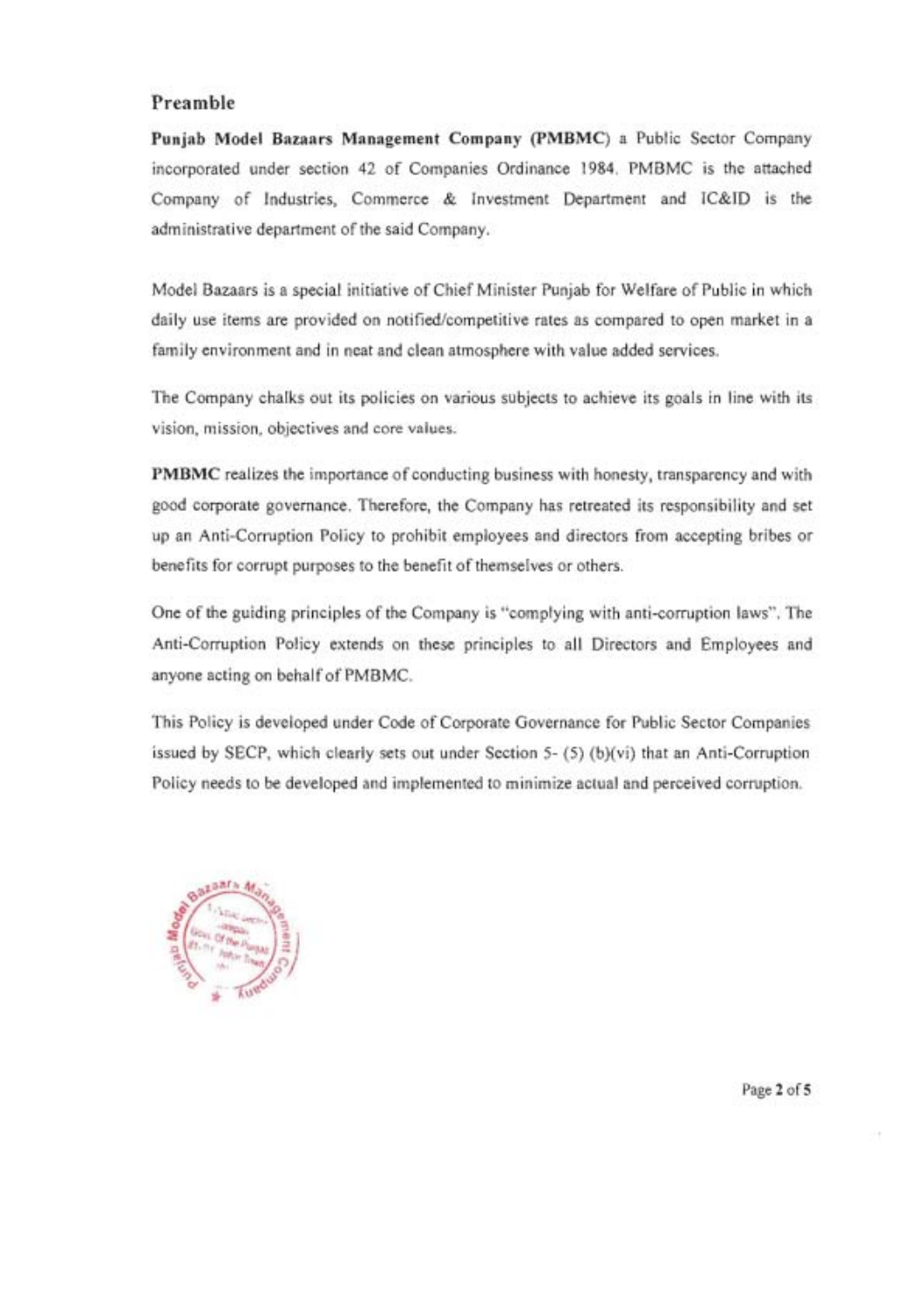#### **Corrupt practice:**

"corrupt practice" means the offering. giving, receiving or soliciting of anything of value to influence the action of a public official, bidder or contractor in the procurement process or in contract execution to the detriment of the procuring agency; or misrepresentation of facts in order to influence a procurement process or the execution of a contract, collusive practices among bidders (prior to or after bid submission) designed to establish bid prices at artificial, noncompetitive levels and to deprive the procuring agency of the benefits of free and open competition and any request for, or solicitation of anything of value by any public official in the course of the exercise of his duty; it may include any of the following:

- i. Coercive practice by impairing or harming, or threatening to impair or harm, directly or indirectly, any party or the property of the party to influence the actions of a party to achieve a wrongful gain or to cause a wrongful loss to another party;
- ii . collusive practice by arrangement between two or more parties to the procurement process or contract execution, designed to achieve with Or without the knowledge of the procuring agency to establish prices at artificial, noncompetitive levels for any wrongful gain;
- iii. Offering, giving, receiving or soliciting, directly or indirectly, of anything of value to influence the acts of another party for wrongful gain;
- iv. any act or omission, including a misrepresentation, that knowingly or recklessly misleads, or attempts to mislead, a party to obtain a financial or other benefit or to avoid an obligation;
- v. obstructive practice by harming or threatening to harm, directly or indirectly, persons or their property to influence their participation in a procurement process, or affect the execution of a contract or deliberately destroying, falsifying, altering or concealing of evidence material to the investigation or making false statements before investigators in order to materially impede an investigation into allegations of a corrupt, fraudulent, coercive or collusive practice; or threatening, harassing or intimidating any party to prevent it from disclosing its knowledge of matters relevant to the investigation or from pursuing the investigation, or acts intended to materially impede the exercise of inspection and audit process;]

#### **Responsibilities of Directors**

The responsibilities of Member of Board of Directors of PMBMC, who comes to possess, receives, obtains or comes across any information regarding involvement/indulgence of any director in corruption or corrupt practices directly or indirectly, or observe any action or activity on part of a  $\frac{1}{2}$ anage $m_0$  $\frac{d}{dt}$  frector that falls within the ambit of corruption or corrupt practices as defined hereunder, to report we same to the Chairman of Board of Directors or his authorized representative. A failure on part of the Board Member in fulfilling this obligation will be deemed as abetment/connivance in the offense  $n_{\text{Hun}_\text{D}}$  and will be cognizable under the Rules.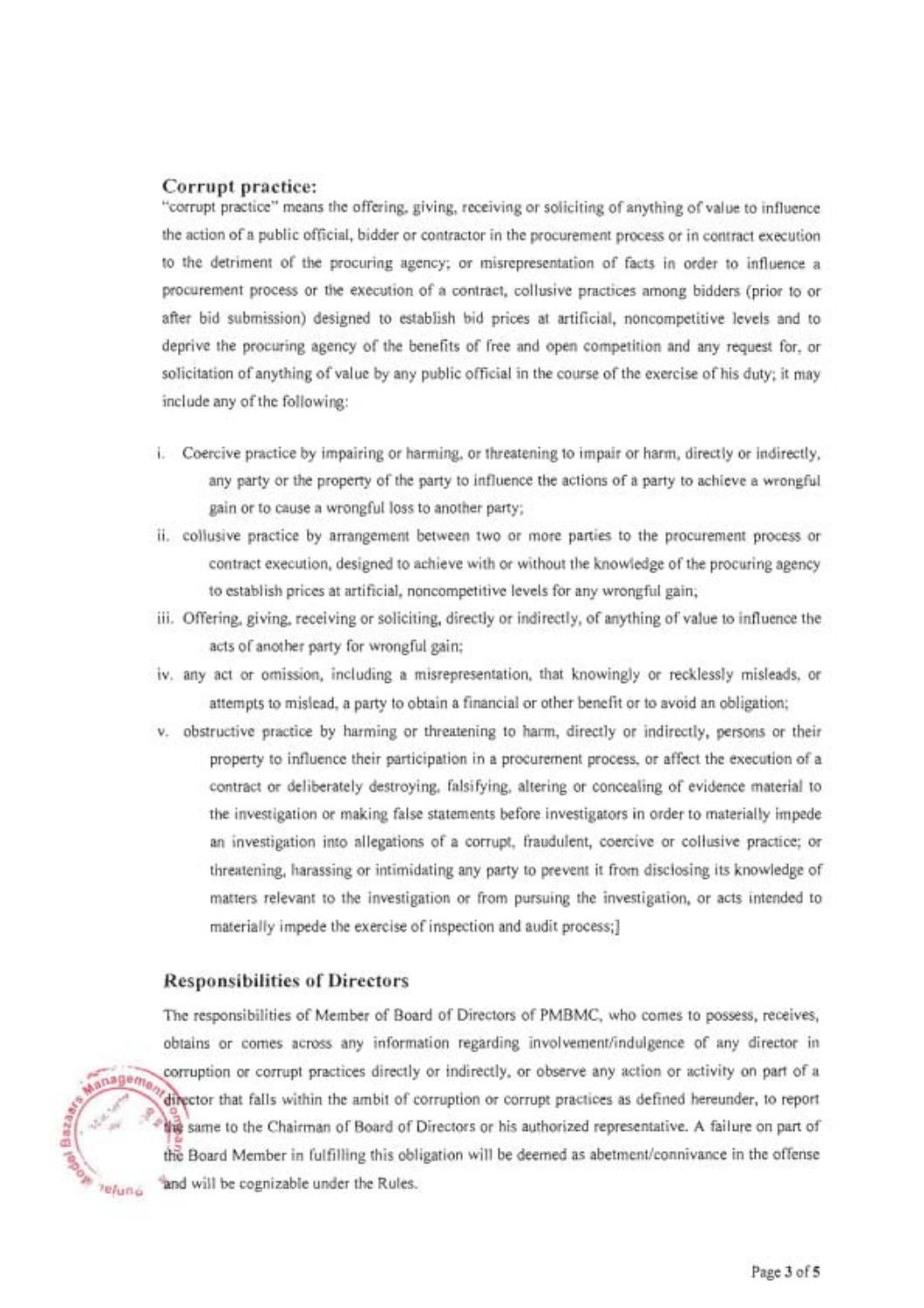# **Obligation of Employees**

It will be the duty of every employee of the PMBMC, who comes to possess, receives, obtains or comes across any information regarding involvement/indulgence of any employee in corruption or corrupt practices directly or indirectly, or observe any action or activity on part of an employee that falls within the ambit of corruption or corrupt practices as defined hereunder, to report the same to the Chief Operating Officer or authorized representative. A failure on part of the employee in meeting this obligation will be deemed as abetment/connivance in the offense and will be cognizable under the Staff Service Regulations.

# **Confidentiality and Protection**

Anonymity of an employee who meets the above obligation is strictly maintained and appropriate protection provided by the management in terms of hislher job and career.

# **Applicability of the Policy**

Policy is applicable On all Directors, Executive Management, Employees and anyone acting on behalf of PMBMC.

# Procedure for reporting and handling of corrupt practices:

#### **How to report;**

Company Secretary, PMBMC

E-mail: cs.pmbmc@gmail.com or may contact through letter at the registered address of the Company by addressing to Company Secretary



Page 4 of 5